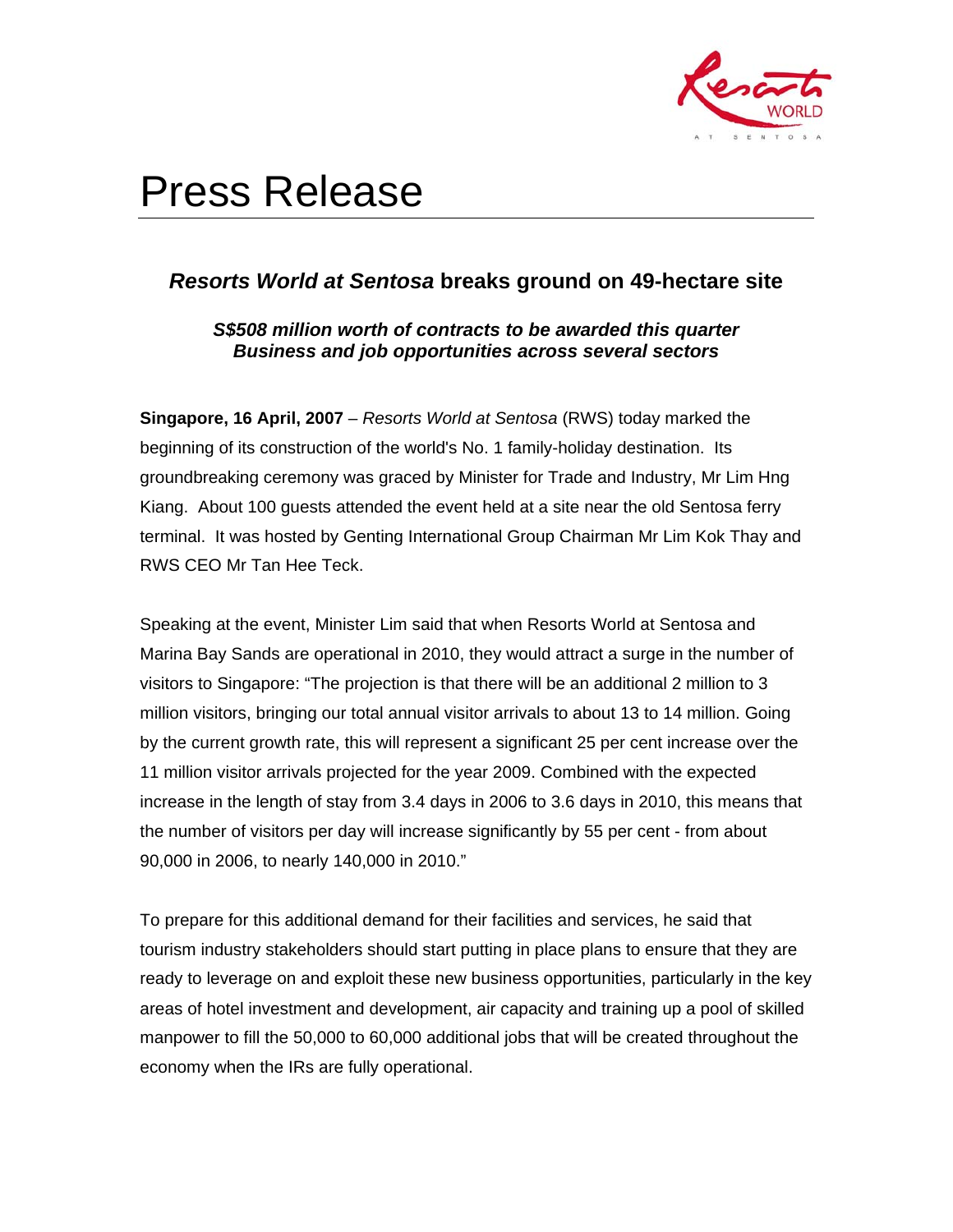#### **Providing sensory thrills**

In his welcome address, Mr Lim Kok Thay announced that multiple-award winning designer Jeremy Railton, who created the Fremont street experience in Las Vegas and who won an Emmy for the opening and closing ceremonies of the 2002 Salt Lake City Winter Olympics, will design and create four never-before-seen attractions that will have pride of place in Resorts World at Sentosa. These new attractions will combine sight, music, lighting, projection and the latest technological innovations to deliver multiple sensory high points for visitors to the Resort.

Using projected images and lighting effects, LED screens at the maritime museum will create a wall of illusion, fully immersing visitors into the marine world. Over at the FestiveWalk, a digital theatre will keep guest entertained all day and night under a giant gazebo and band shells, with a night time Railton-created digital show of stunning imagery and sound effects. A multiple-use stage for visiting performers and corporate events will keep the place alive around the clock.

## **Delivering economic benefits**

RWS will be one of the largest construction projects ever undertaken in Singapore with S\$508 million worth of building contracts expected to be awarded in this quarter (April to June) alone. These contracts will be for construction and development services such as road diversion, reclamation works and site formation. This is in addition to contracts worth about S\$20 million that have already been awarded for works in site survey, soil investigation, site hoardings and demolition services.

RWS has started the groundwork to carry through its commitment to support the local Small and Medium Enterprises (SME). RWS is prepared to partner SMEs that have good ideas by investing in joint ventures with these companies. This will help the SMEs take their ideas global. This is in line with the Resort's aim to seed entrepreneurship among SMEs, and foster growth in industries specific to its needs. Examples of these industries are information technology, resort services and gaming.

RWS has held discussions with Spring Singapore and the National Trade Union Congress to better understand the hurdles SMEs face, and is following up on measures to help the companies overcome them. Meanwhile, during the construction phase,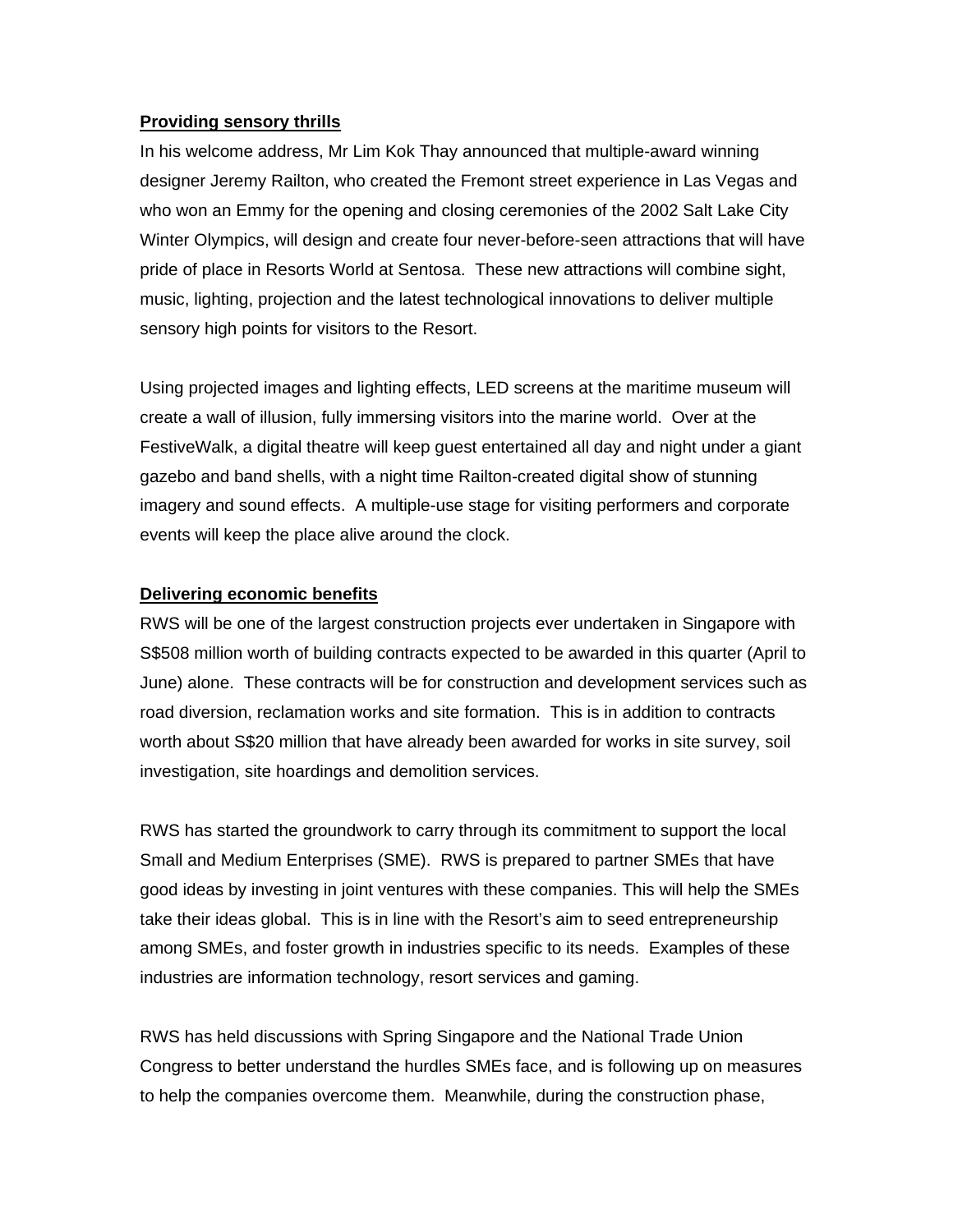SMEs can look forward to tenders for jobs in areas such as logistics, equipment and materials, fabrication and furniture. There will also be works called for manufacturing, furnishing and fittings, installation and commissioning.

### **Creating job opportunities**

*Resorts World at Sentosa,* in keeping with the Government's call to employers to tap all segments of the labour force, will provide employment opportunities for mature workers, the disabled and 'yellow ribbon' job seekers. The positions will be varied and do not preclude frontline duties such as ticketing and location guiding.

The RWS staff strength will be increased from the current 30 to more than 180 in the next six months, with employees serving mainly in project development, marketing and corporate services. Although the bulk of the hiring for the Resort's over 10,000 employees will take place in 2009, RWS has initiated talks with NTUC and the Workforce Development Agency on issues such as job matching and skills training for the Singapore workforce.

### **Engaging stakeholders**

RWS is committed to be a responsible developer. At the event, Mr Lim reiterated the Resort's commitment to work with its landlord, Sentosa Development Corporation, to actively engage the local eco-interest groups. He said: "We understand their concerns and will bear these in mind. But as the construction project is massive and will be in phases, it will take at least several months before we finalise the landscape plans for the development."

The Development Agreement for this project was signed with the Sentosa Development Corporation on 1 March 2007, less than 90 days after the Genting consortium won the bid for its S\$5.2 billion project. The construction has already advanced well into its planned schedule four months after this award. *Resorts World at Sentosa* will welcome 15 million visitors - tourists and locals - when it opens in 2010. It is estimated that it will generate S\$10 billion in tourism receipts.

-ends-